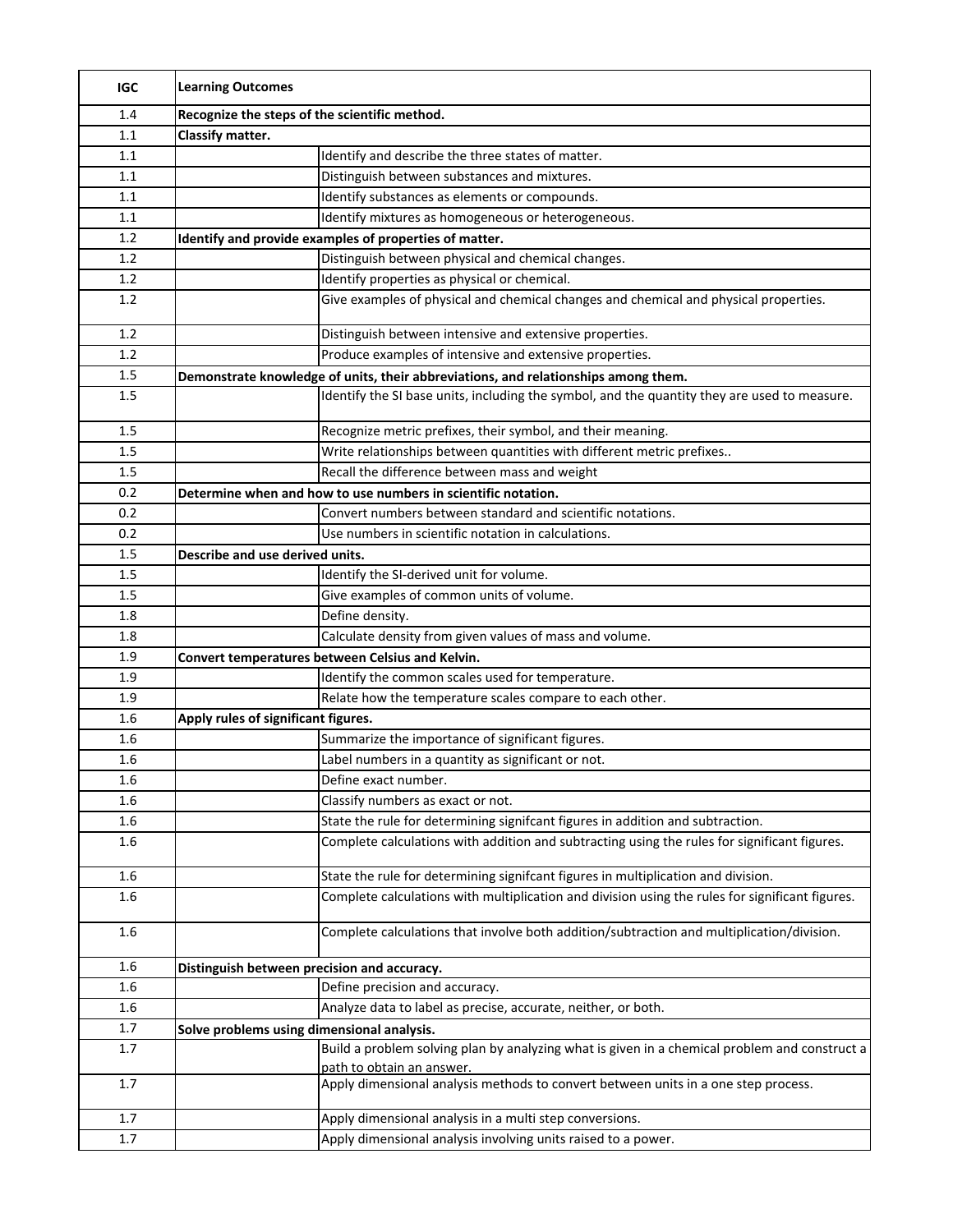| <b>IGC</b>  | <b>Learning Outcomes</b>                                                                       |  |  |  |
|-------------|------------------------------------------------------------------------------------------------|--|--|--|
| $2.2 - 2.3$ | Explain atomic theory and how the structure of the atom was determined.                        |  |  |  |
| 2.2         | State the law of definite proportions.                                                         |  |  |  |
| 2.3         | Describe the statements of Dalton's Atomic Theory.                                             |  |  |  |
| 2.3         | Explain which statements of Dalton's theory are no longer accurate and why.                    |  |  |  |
| 2.2         | State the law of conservation of mass.                                                         |  |  |  |
| 2.2         | Perform simple problems using the law of conservation of mass.                                 |  |  |  |
| 2.3         | Explain how the cathode ray tube lead to the understanding of electrons.                       |  |  |  |
| 2.3         | Describe the mass to charge ratio of the electron.                                             |  |  |  |
| 2.3         | Explain the measurement of the electron's charge using the Millikan's Oil Drop Experiment.     |  |  |  |
| 2.3         | Describe Rutherford's gold foil experiment.                                                    |  |  |  |
| 2.3         | Interpret the Rutherford's gold foil experiment results that lead to the conclusion that the   |  |  |  |
|             | nucleus exists as a small dense core.                                                          |  |  |  |
| 2.3         | Explain how the mass deficit lead to the proposal that neutrons exist.                         |  |  |  |
| 2.4         | Describe the structure of an atom and its components.                                          |  |  |  |
| 2.4         | Define the atomic mass unit in terms of the mass of a carbon atom.                             |  |  |  |
| 2.4         | Compare the relative mass and charge of the subatomic particles.                               |  |  |  |
| 2.4         | Define atomic number.                                                                          |  |  |  |
| 2.4         | Describe the relationship between the atomic number and the number of protons.                 |  |  |  |
| 2.4         | Determine the atomic number for an element using the periodic table.                           |  |  |  |
| 2.4         | Compare properties of isotopes.                                                                |  |  |  |
| 2.4         | Define isotope.                                                                                |  |  |  |
| 2.4         | Define mass number.                                                                            |  |  |  |
| 2.4         | Symbolize isotopes using chemical symbols, mass number, and atomic number.                     |  |  |  |
| 2.4         | Determine the number of protons, neutrons, and electrons in an atom given the isotopic         |  |  |  |
|             | symbol.                                                                                        |  |  |  |
| 2.4         | Construct the isotope symbol for atoms.                                                        |  |  |  |
| 2.5         | Use isotopic masses and natural abundance in calculations.                                     |  |  |  |
| 2.5         | Define natural abundance.                                                                      |  |  |  |
| 2.5         | Locate the average atomic mass of an element on the periodic table.                            |  |  |  |
| 2.5         | Calculate the average atomic mass of an element given abundance and isotope masses.            |  |  |  |
| 2.5         | Calculate the relative abundance of isotopes of an element.                                    |  |  |  |
| 2.5         | Recognize the difference among the terms "atomic number", "mass number", and "atomic<br>mass". |  |  |  |
| 20.1        | Describe types of radioactive decay.                                                           |  |  |  |
| 20.1        | Identify alpha, beta, and gamma particles.                                                     |  |  |  |
| 2.4         | Describe characteristics of cations and anions.                                                |  |  |  |
| 2.4         | Define cation and anion.                                                                       |  |  |  |
| 2.4         | Determine the number of protons and electrons in an ion.                                       |  |  |  |
| 2.4         | Determine the charge of an ion given the number of protons and electrons.                      |  |  |  |
| 2.4         | Construct the isotope symbol for ions.                                                         |  |  |  |
| 3.1         | Express chemical compounds using empirical, molecular and structural formulas.                 |  |  |  |
| 3.1         | Differentiate between atomic and molecular elements.                                           |  |  |  |
| 2.6         | Describe features of the periodic table based on its layout.                                   |  |  |  |
| 2.1         | Memorize the names and symbols of elements indicated on "Concepts to Memorize" sheet.          |  |  |  |
| 2.6         | Recall that periods are horizontal rows in the periodic table.                                 |  |  |  |
| 2.6         | Recall that groups are vertical columns in the periodic table.                                 |  |  |  |
| 2.6         | Use the periodic table to classify elements as main-group elements or transition elements.     |  |  |  |
| 2.6         | Locate noble gases, alkali metals, alkaline earth metals and halogens on the periodic table.   |  |  |  |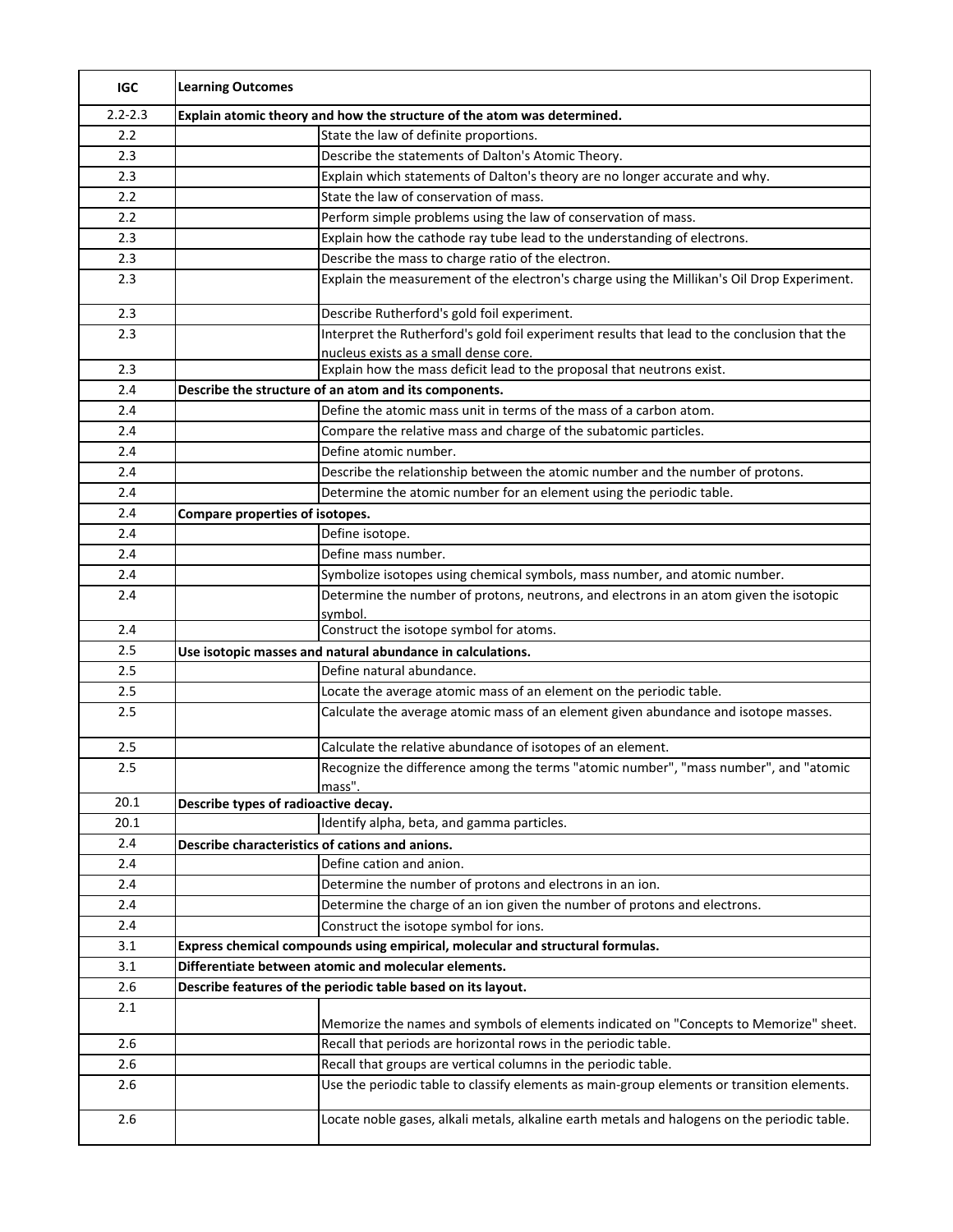| <b>IGC</b> | <b>Learning Outcomes</b>                                                       |                                                                                                                      |  |
|------------|--------------------------------------------------------------------------------|----------------------------------------------------------------------------------------------------------------------|--|
| 2.6        |                                                                                | Use the periodic table to classify elements as metal, nonmetal, metalloid, transition metal,                         |  |
|            |                                                                                | lanthanide or actinide.                                                                                              |  |
| 3.1        |                                                                                | Distinguish between molecular and ionic compounds.                                                                   |  |
| 3.1        |                                                                                | Recall that ionic bonds generally occur between metals and nonmetal.                                                 |  |
| 3.1        |                                                                                | Recall that covalent bonds general occur between nonmetals.                                                          |  |
| 3.3        |                                                                                | Identify characteristics of monatomic and polyatomic ions.                                                           |  |
| 3.3        |                                                                                | Use the periodic table to predict the common charge of main group elements.                                          |  |
| 3.3        |                                                                                | Memorize polyatomic ions and charges.                                                                                |  |
| 3.3        | Recall the formula of the hydronium ion (H3O+, also shown as H+).              |                                                                                                                      |  |
| 3.3, 3.4   | Write formulas and names for compounds.                                        |                                                                                                                      |  |
| 3.3        |                                                                                | Construct chemical formulas for ionic compounds from the known charges of the ions.                                  |  |
| 3.3        |                                                                                | Construct chemical formulas for ionic compounds from the name of the compound.                                       |  |
| 3.4        |                                                                                | Name ionic compounds from the chemical formula.                                                                      |  |
| 3.2        |                                                                                | Name covalent compounds from the chemical formula.                                                                   |  |
| 3.2        |                                                                                | Construct a chemical formula of covalent compounds given the name.                                                   |  |
| 3.5        |                                                                                | Name binary acids and provide formula from the name.                                                                 |  |
| 3.5        |                                                                                | Distinguish between binary acids and oxyacids (also called oxoacids).                                                |  |
| 3.7        |                                                                                | Explain the meaning of mole and its relationship to mass of an atom.                                                 |  |
| 3.7        |                                                                                | Define mole.                                                                                                         |  |
| 3.7        |                                                                                | Recall the magnitude of a mole is equal to Avogadro's number.                                                        |  |
| 3.7        |                                                                                | Convert between the moles and atoms of an element.                                                                   |  |
| 3.8        |                                                                                | Convert between grams and moles of an element.                                                                       |  |
| 3.8        |                                                                                | Calculate formula and molar masses and relate to moles.                                                              |  |
| 3.1        |                                                                                | Recognize that formula units are the simplest unit for an ionic compound.                                            |  |
| 3.8        |                                                                                | Use atomic masses of elements in a compound to calculate the formula mass (amu) and                                  |  |
|            |                                                                                | molar mass (g/mol) of the compound.                                                                                  |  |
| 3.8        |                                                                                | Convert between moles and mass of a compound.                                                                        |  |
| 3.8        |                                                                                | Convert between moles and the number of molecules or formula units of a compound.                                    |  |
| 3.9        |                                                                                | Use percent by mass of a compound in calculations.                                                                   |  |
| 3.9        |                                                                                | Calculate the percent by mass of an element in a compound.                                                           |  |
| 3.9        |                                                                                | Use percent by mass as a conversion factor to calculate mass of an element in a given<br>quantity of a compound.     |  |
| 3.9        |                                                                                | Use subscripts in a chemical formula as a conversion factor between molecules or formula<br>units and atoms or ions. |  |
| 3.1        |                                                                                | Analyze the percent by mass of a compound and determine the empirical formula.                                       |  |
| 3.11       |                                                                                | Determine the molecular formula if given an empirical formula and its molar mass.                                    |  |
| 4.3, 5.5   |                                                                                | Describe solutions qualitatively and quantitatively.                                                                 |  |
| 4.3        |                                                                                | Define terms associated with aqueous solutions. (Solvent, solute, concentration,<br>concentrated, dilute)            |  |
| 5.5        |                                                                                | Define molarity.                                                                                                     |  |
| 5.5        |                                                                                | Calculate molarity of a solution given moles or mass of solute and volume of solution.                               |  |
| 5.5        |                                                                                | Use molarity in calculations to find moles of solute, volume of solution, or mass of solute.                         |  |
| 5.5        | Use the dilution formula in calculations.                                      |                                                                                                                      |  |
| 5.5        |                                                                                | State the dilution formula and identify all variables.                                                               |  |
| 5.5        |                                                                                | Use dilution formula to calculate unknown values when a solution is diluted.                                         |  |
| 5.5        |                                                                                | Distinguish between dilute and concentrated solutions.                                                               |  |
| 4.1        | Write and balance a chemical equation.                                         |                                                                                                                      |  |
| 4.4        | Classify an ionic compound as soluble or insoluble using the solubility rules. |                                                                                                                      |  |
| 4.4        |                                                                                | Summarize the difference between soluble and insoluble compounds.                                                    |  |
| 4.4        |                                                                                | Memorize the solublity rules.                                                                                        |  |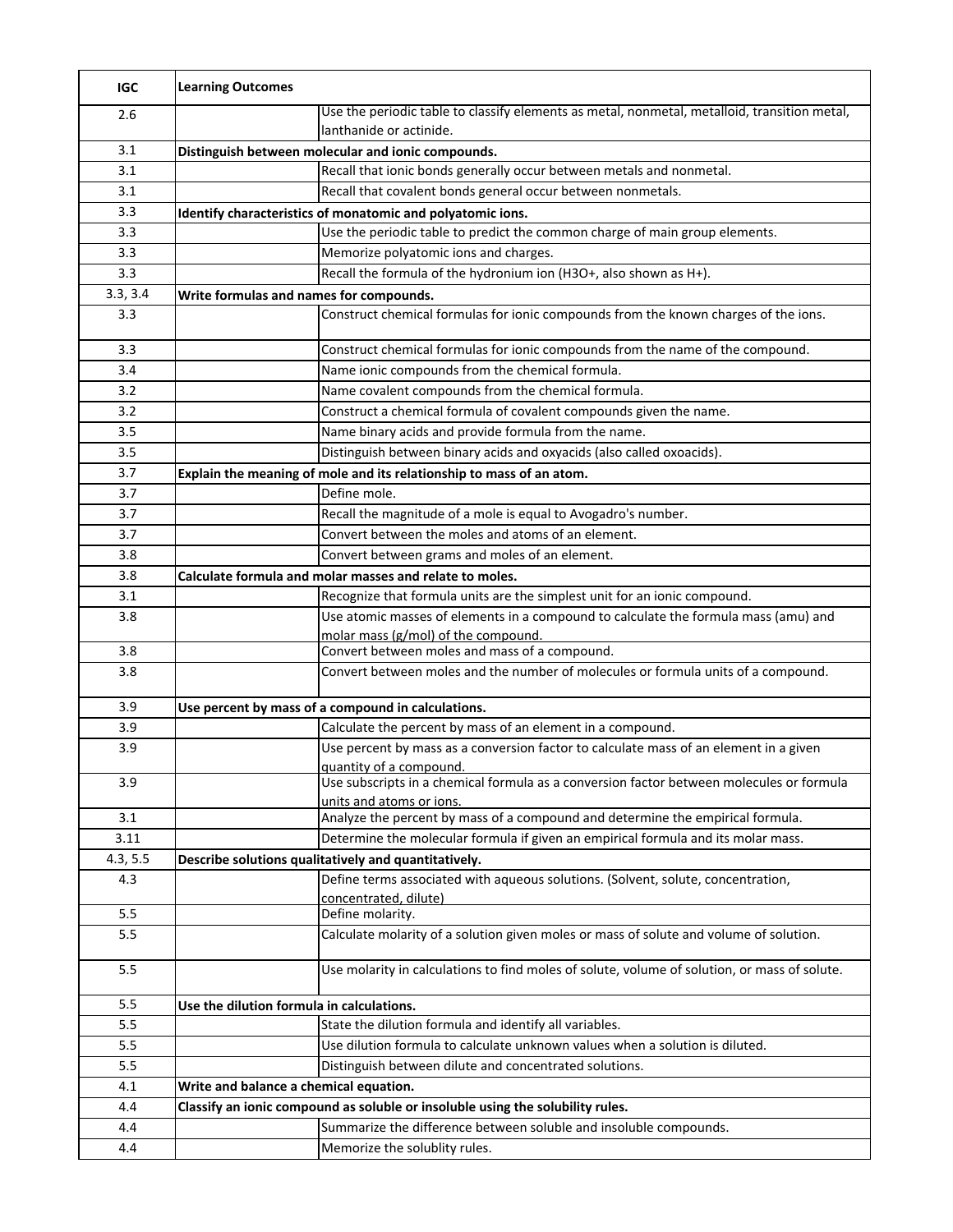| <b>IGC</b>  | <b>Learning Outcomes</b>                                         |                                                                                                                                               |  |
|-------------|------------------------------------------------------------------|-----------------------------------------------------------------------------------------------------------------------------------------------|--|
| 4.3         | Summarize characteristics of strong, weak, and non-electrolytes. |                                                                                                                                               |  |
| 4.3         |                                                                  | Describe how an ionic compound dissolves in water.                                                                                            |  |
| 4.3         |                                                                  | Distinguish between strong electrolyte, weak electrolytes and nonelectrolyte solutions on the<br>macroscopic level, that is how they behave.  |  |
| 4.3         |                                                                  | Distinguish among strong electrolyte, weak electrolyte, and nonelectrolyte solutions on the<br>molecular level, that is, what makes them.     |  |
| 4.3         |                                                                  | Identify substances as strong, weak, or non-electrolytes.                                                                                     |  |
| 4.4         | <b>Describe precipitation reactions.</b>                         |                                                                                                                                               |  |
| 4.4         |                                                                  | Define precipitation.                                                                                                                         |  |
| 4.4         |                                                                  | Predict the precipitate that may form when aqueous solutions of ionic compounds are mixed.                                                    |  |
| 4.4         |                                                                  | Write complete ionic equations.                                                                                                               |  |
| 4.4         |                                                                  | Write net ionic equations.                                                                                                                    |  |
| 4.3         | Identify strong acids and bases.                                 |                                                                                                                                               |  |
| 4.3         |                                                                  | List the names and formulas of the six strong acids.                                                                                          |  |
| 4.3         |                                                                  | Write the reactions for the ionization of a strong acid or base in water.                                                                     |  |
| 4.3         |                                                                  | Recognize that hydroxides of Group I metals, calcium, strontium, and barium are strong<br>bases.                                              |  |
| 4.5         | Describe acid-base reactions.                                    |                                                                                                                                               |  |
| 4.3         |                                                                  | Describe Arrhenius acids and bases.                                                                                                           |  |
| 4.5         |                                                                  | Identify the products of reactions between acids and bases.                                                                                   |  |
| 4.5         |                                                                  | Write balanced neutralization reactions.                                                                                                      |  |
| 5.9         |                                                                  | Define the common terms associated with a titration: titrant, equivalence point, indicator.                                                   |  |
| 4.6         |                                                                  | Explain properties of oxidation-reduction reactions.                                                                                          |  |
| 4.6         |                                                                  | State rules for calculation of oxidation numbers.                                                                                             |  |
| 4.6         |                                                                  | Apply the rules to calculate the oxidation number of all atoms in a compound, for free<br>elements, and for ions.                             |  |
| 4.6         |                                                                  | Recognize a redox reaction.                                                                                                                   |  |
| 4.6         |                                                                  | Define oxidation and reduction in terms of the loss or gain of electrons.                                                                     |  |
| 4.6         |                                                                  | Identify what substance is oxidized and what substance is reduced.                                                                            |  |
| 4.6         |                                                                  | Identify the oxidizing agent and reducing agent.                                                                                              |  |
| 4.6         |                                                                  | Balance redox reactions given the number of electrons in each half-reaction.                                                                  |  |
| $5.1 - 5.5$ |                                                                  | Calculate the quantitative relationships among substances in a reaction.                                                                      |  |
| 5.1         |                                                                  | Determine mole-to-mole ratios between substances based on a balanced chemical equation.                                                       |  |
| 5.2         |                                                                  | Given the amount of one substance (in moles or mass) and a chemical equation, calculate the<br>amount of another substance (in moles or mass) |  |
| 5.3         |                                                                  | Identify limiting reagent problems.                                                                                                           |  |
| 5.3         |                                                                  | Determine substances that are the limiting and excess reagents.                                                                               |  |
| 5.4         |                                                                  | Calculate theoretical yield.                                                                                                                  |  |
| 5.3         |                                                                  | Calculate the amount of remaining excess reactant.                                                                                            |  |
| 5.4         |                                                                  | Distinguish between actual and theoretical yields.                                                                                            |  |
| 5.4         |                                                                  | Calculate percent yield                                                                                                                       |  |
| 5.4         |                                                                  | Use percent yield to calculate actual or theoretical yields.                                                                                  |  |
| 5.5         |                                                                  | Use molarity to solve stoichiometry and limiting reagent problems.                                                                            |  |
| 5.5         |                                                                  | Recognize that the dilution formula is used for dilutions only and NOT for stoichiometry                                                      |  |
|             |                                                                  | problems.                                                                                                                                     |  |
| 5.5         |                                                                  | Distinguish between a dilution and a reaction.                                                                                                |  |
| 5.5         |                                                                  | Calculate quantities of reactants in a titration.                                                                                             |  |
| $6.1 - 6.2$ |                                                                  | Define terms associated with the energy of a reaction.                                                                                        |  |
| 6.2         |                                                                  | Distinguish between energy and work.                                                                                                          |  |
| 6.1         |                                                                  | Define kinetic energy, potential energy, and thermal energy.                                                                                  |  |
| 6.2         |                                                                  | State the law of conservation of energy.                                                                                                      |  |